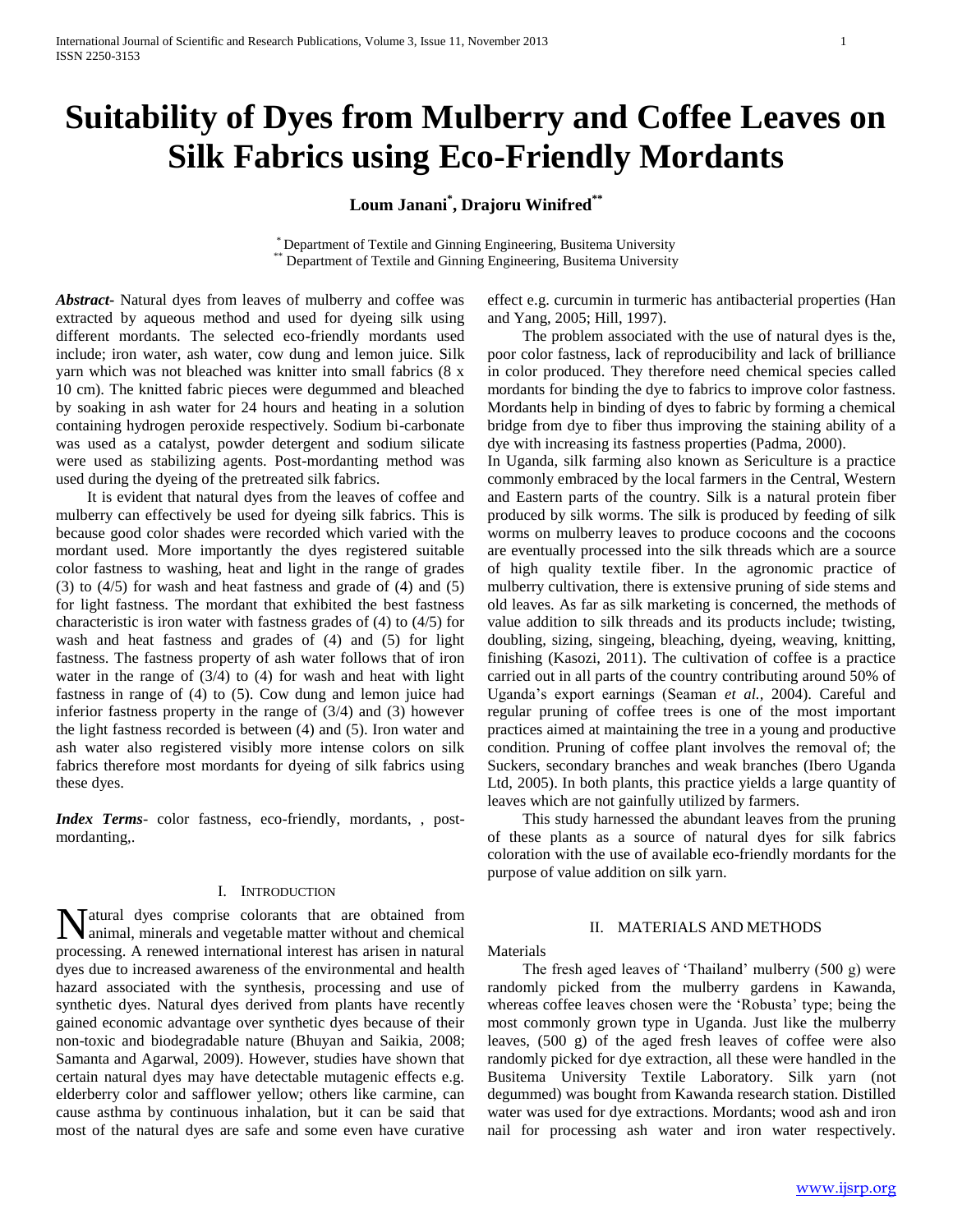Standard grey scale and standard dyed wool were used for matching degree of fading.

# **Solutions preparation**

 Ash water was prepared by putting wood ash powder (250 g) into a clay pot and distilled water  $(5000 \text{ cm}^3)$  added to it and made to stand for three weeks. The mixture was decanted and filtered. The filtrate is the ash water used for silk degumming and a mordant in dyeing.

 Iron water was made by soaking rusted iron nails (250 g) in distilled water (500mls) and made to stand for one week. The nails were removed and the liquor filtered.

 Lemon juice was produced from fresh lemon fruits bought from Tororo town market. These fruits were squeezed and juice  $(200 \text{ cm}^3)$  screened with a kitchen strainer to separate the seeds from the juice. The liquid was diluted with distilled water to (500  $\text{cm}^3$ ).

 Fresh cow-dung (250 g) was collected from the grazing field near Busitema University campus. Distilled water  $(500 \text{ cm}^3)$ was added and the mixture stirred. The mixture was filtered and the filtrate stocked for use.

The bleaching solution  $(2000 \text{ cm}^3)$  was prepared by mixing sodium bicarbonate (500 g), dilute hydrogen peroxide solution  $(250 \text{ cm}^3, \text{pH } 8)$  and sodium silicate  $(1 \text{ g})$  in distilled water.

## **Degumming and bleaching of silk fabrics**

 Degumming was done by soaking the hand knitted silk fabrics in ash water for 24 hours. The fabrics were later removed and rinsed with distilled water and dried at room temperature thereafter.

 Bleaching was done by oxidation using an oxidizing bleaching agent. Fabrics (500 g) were soaked in a solution of detergent *omo* (250 gpl) for 30 minutes removed and rinsed twice with distilled water at room temperature. The fabrics were then placed in the bleaching solution and heated to a temperature of  $(60^{\circ}$ C) for (90) minutes. During this process, the fabrics were agitated by stirring continuously. They were removed from bleaching bath and washed with soap and distilled water at  $30^{\circ}$ C, rinsed repeatedly and air dried.

## **Extraction of dyes**

 Fresh mulberry and coffee leaves (500 g) were separately weighed and washed. Aqueous extraction method as described by Deo and Roshan (2004) with slight modifications was used. Fresh mulberry and coffee leaves (500 g) each were washed. The leaves were then placed in a steel pan containing distilled water (750 cm<sup>3</sup>) and heated to a temperature of  $60^{\circ}$ C for 60 minutes. The leaves were removed and the liquor filtered and used immediately for dyeing the fabrics. This was done separately for both the mulberry and coffee leaves.

# **Dyeing of silk fabrics**

 Dyeing was done according to the method described by Katty (1997) with slight modifications. Pieces of degummed and bleached silk fabrics measuring (8x5 cm) were soaked in distilled water and transferred to dye bath liquor  $(700 \text{ cm}^3)$  and the mixture heated gradually to  $60^{\circ}$ C while stirring for 30 minutes. The fabrics were removed from the dye bath and immediately soaked in solution of a mordant. Different fabrics were soaked

separately in; iron water, ash water and cow dung solution each made to stand for 15 minutes. A ratio of 35 g of fabrics to 100 cm<sup>3</sup> of a mordant solution was used in all cases.

## **Evaluation of color fastness**

 The wash fastness was done according to standard method as described by Foulds (1995). A slight modification was made by using knitted fabrics of (4x3 cm). The wash fastness rating was assessed using standard grey scale as per ISO-05-A02 (loss of shade depth). The heat fastness was conducted by pressing the fabric with a hot iron plate at 90 $\mathrm{^{0}C}$  for 30 seconds on patterned dyed and un-dyed silk fabrics. The color change and degree of staining were later observed and assessed on a scale of (1-8).

 Light fastness was determined according to the standard method describe by Trotman (1993) with slight modifications by using knitted fabrics of dimensions 4x3 cm. The exposure to light per day was 8 hours for a total of 20 days. The change in color shades were evaluated against standard blue dyed wool in the range of 1 to 8.

#### III. RESULTS AND DISCUSSION

## **Color shades developed on silk fabrics on application of the dyes**

 Dyes from the leaves of coffee and mulberry plants produced colors on cotton fabrics without the application of any mordant in the dyeing process. Coffee and mulberry leaves gave yellow green and buff brown colors respectively as shown in **Table 1**. below.

# **Table 1. Colors produced on cotton fabrics on application of mulberry and coffee dyes without mordants.**



 Colors of multiple shades were produced on the application of dyes from coffee and mulberry leaves on cotton fabrics with the use of mordants. The variation in shades was with respect to the applied mordants as shown in **Table 2**. below. Iron water produced colors of deeper shades than the other mordants for dyes from both plants namely; grey and olive green for coffee and mulberry respectively. Ash water produced a brilliant tawny brown with coffee leaves and buff brown with mulberry leaves. The lightest shades were produced from the use of lemon juice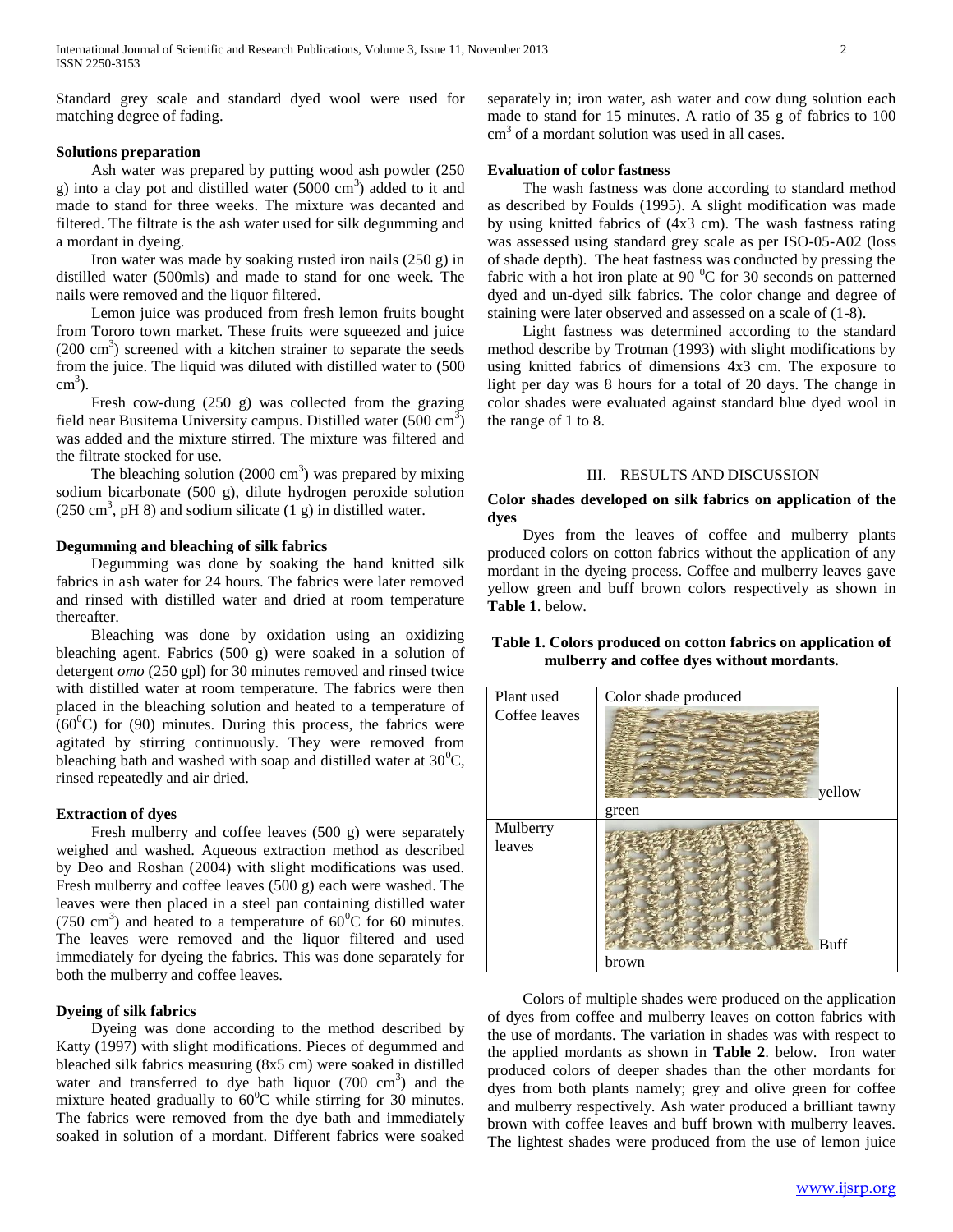mordant, this may be a result of the bleaching property of citric acid which is a component of lemon juice. For dyes from both

plants, cow dung produce yellow shades viz; arylide yellow and lemon yellow for coffee and mulberry in that respect.

**Table 2. Color produced on cotton fabrics from mulberry and coffee dyes with different mordants**

|            | Mordant used and color produced |             |                |             |  |  |
|------------|---------------------------------|-------------|----------------|-------------|--|--|
| Plant used | Iron water                      | Ash water   | Cow dung       | Lemon juice |  |  |
| Coffee     |                                 |             |                |             |  |  |
| leaves     | grey                            | Tawny brown | Arylide yellow | <b>Buff</b> |  |  |
| Mulberry   |                                 |             |                |             |  |  |
| leaves     | Olive green                     | Buff brown  | Lemon yellow   | Khaki       |  |  |

## **Color fastness of shades produced on silk fabrics**

 The fastness was determined with respect to washing, heat and light. As can be noticed in table 3 below, iron water mordant gave a very good wash fastness of (4), a good heat fastness of (3/4) and a good light fastness of (5). Ash water recorded a good wash and heat fastness of (3/4) and an average light fastness of (4). A weak was and heat fastness of (3) was recorded for both lemon juice and cow dung with cow dung exhibiting a good light fastness of (5) better than that for lemon juice of with moderate light fastness of (4). Generally for dyes from coffee leaves, iron water gave the best fastness followed by ash water; they also exhibited deeper shades on silk fabrics. Cow dung and lemon juice gave inferior fastness results in comparison to iron water and ash water.

**Table 3. The color fastness of coffee and mulberry dyes on silk fabrics**

|          |         | Fastness grade |               |       |
|----------|---------|----------------|---------------|-------|
| Plant    | Mordant | Wash           | Heat          | Light |
| used     | used    |                |               |       |
| Coffee   | Iron    | $\overline{4}$ | $\frac{3}{4}$ | 5     |
|          | water   |                |               |       |
|          | Ash     | 3/4            | $\frac{3}{4}$ | 4     |
|          | water   |                |               |       |
|          | Cow-    | 3              | 3             | 5     |
|          | dung    |                |               |       |
|          | Lemon   | 3              | 3             | 4     |
|          | juice   |                |               |       |
| Mulberry | Iron    | 4/5            | 4             | 5     |
|          | water   |                |               |       |
|          | Ash     | 4              | 4             | 4     |
|          | water   |                |               |       |
|          | Cow-    | $\frac{3}{4}$  | 3             | 4     |
|          | dung    |                |               |       |
|          | Lemon   | $\frac{3}{4}$  | 3             | 4     |
|          | juice   |                |               |       |

 In the case of dyes from mulberry leaves, iron water registered an excellent wash fastness of grade (4/5), a very good heat fastness of (4) and a good light fastness of grade (5). With ash water, very good wash and heat fastness of grade (4) were recorded and a moderate light fastness of (4). Cow dung and lemon juice registered equal grades of fastness in all cases where a good wash fastness of (3/4), moderate heat fastness of (3) and moderate fastness of light (4) were recorded. From these results, iron water exhibited the most superior fastness properties followed by ash water. Cow dung and lemon juice registered less desirable fastness properties with relatively deeper color shades.

## IV. CONCLUSIONS

 From the study, it is evident that natural dyes from the leaves of coffee and mulberry can effectively be used for dyeing silk fabrics. This is because good color shades were recorded which varied with the mordant used. More importantly the dyes registered suitable color fastness to washing, heat and light in the range of grades (3) to (4/5) for wash and heat fastness and grade of (4) and (5) for light fastness. The mordant that exhibited the best fastness characteristic is iron water with fastness grades of (4) to (4/5) for wash and heat fastness and grades of (4) and (5) for light fastness. The fastness property of ash water follows that of iron water in the range of (3/4) to (4). Cow dung and lemon juice had inferior fastness property in the range of  $(3/4)$  and  $(3)$ however the light fastness recorded is between (4) and (5). Iron water and ash water registered good color fastness and they also exhibited visibly intense color shades on silk fabrics therefore most suitable mordants for dyeing of silk fabrics using natural these dyes.

#### ACKNOWLEDGEMENT

 Appreciation goes to the management of Busitema University for the provision of enabling environment to conduct this study. Recognition goes to Dr. Wanyama of Kyambogo